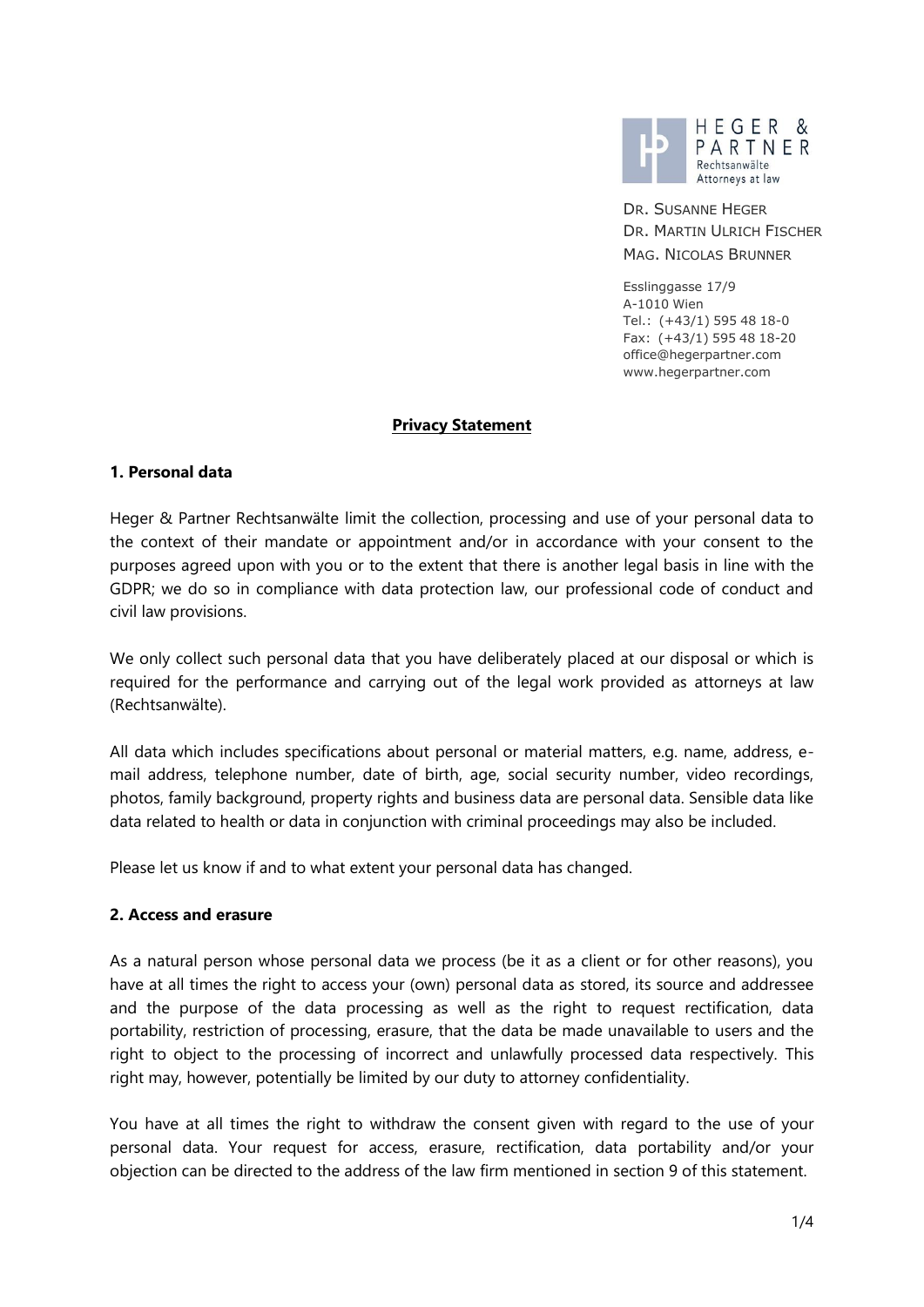If you are of the opinion that our processing of your personal data infringes the data protection law in force or if your rights under such law have been otherwise infringed, you may file a complaint with the competent supervisory authority. In Austria, the "Datenschutzbehörde" (data protection authority) is competent in this respect [\(https://www.dsb.gv.at/\)](https://www.dsb.gv.at/).

# **3. Data security**

The security of your personal data is provided through appropriate organisational and technical measures. In particular, these measures concern protection from unpermitted, unlawful or even accidental access, processing, loss, use and manipulation.

Irrespective of maintaining a high standard of care, it cannot be excluded that information that you are making available to us by using the internet may be seen and used by other persons.

Please note that we do not assume any liability whatsoever for the disclosure of information due to errors in data transfer and/or unauthorized access by third parties (e.g. hacker attack to emailaccount and telephone respectively, interception of fax messages).

### **4. Use of data**

We will not process the data provided to us for another purpose than the one(s) covered by the contract of mandate or by your consent or otherwise by a provision in line with the GDPR, including prevention of money-laundering and terrorist financing. Hereof excluded is the use for statistical purposes in anonymised form.

### **5. Transfer of data to third parties**

In order to fulfil our mandate, it may be required to transfer your data to third parties (e.g. counterparty, substitute lawyers, law offices cooperating on the matter, notaries, insurers, service providers that we engage), courts and authorities. Such data transfer is exclusively performed on the basis of the GDPR, in particular, for the performance of the mandate given to us or on the basis of your prior consent.

Please be further informed that within the context of our legal representation and service as attorneys at law (Rechtsanwälte), third parties will procure case and fact related information about you on a regular basis.

Some of the above mentioned recipients of your personal data are located outside of your country or process your personal data there. The data protection level of other countries may possibly not equal the one of Austria. On the one hand, we transfer your personal data to countries for which the EU-Commission decided that they dispose of an adequate level of data protection but on the other hand, we also transfer your personal data to other third countries. In this case, we take measures in order to make sure that all recipients have an adequate level of data protection. In order to achieve this, we may potentially use standard contract clauses (2010/87/EC and/or 2004/915/EC). Upon request, those can be made available.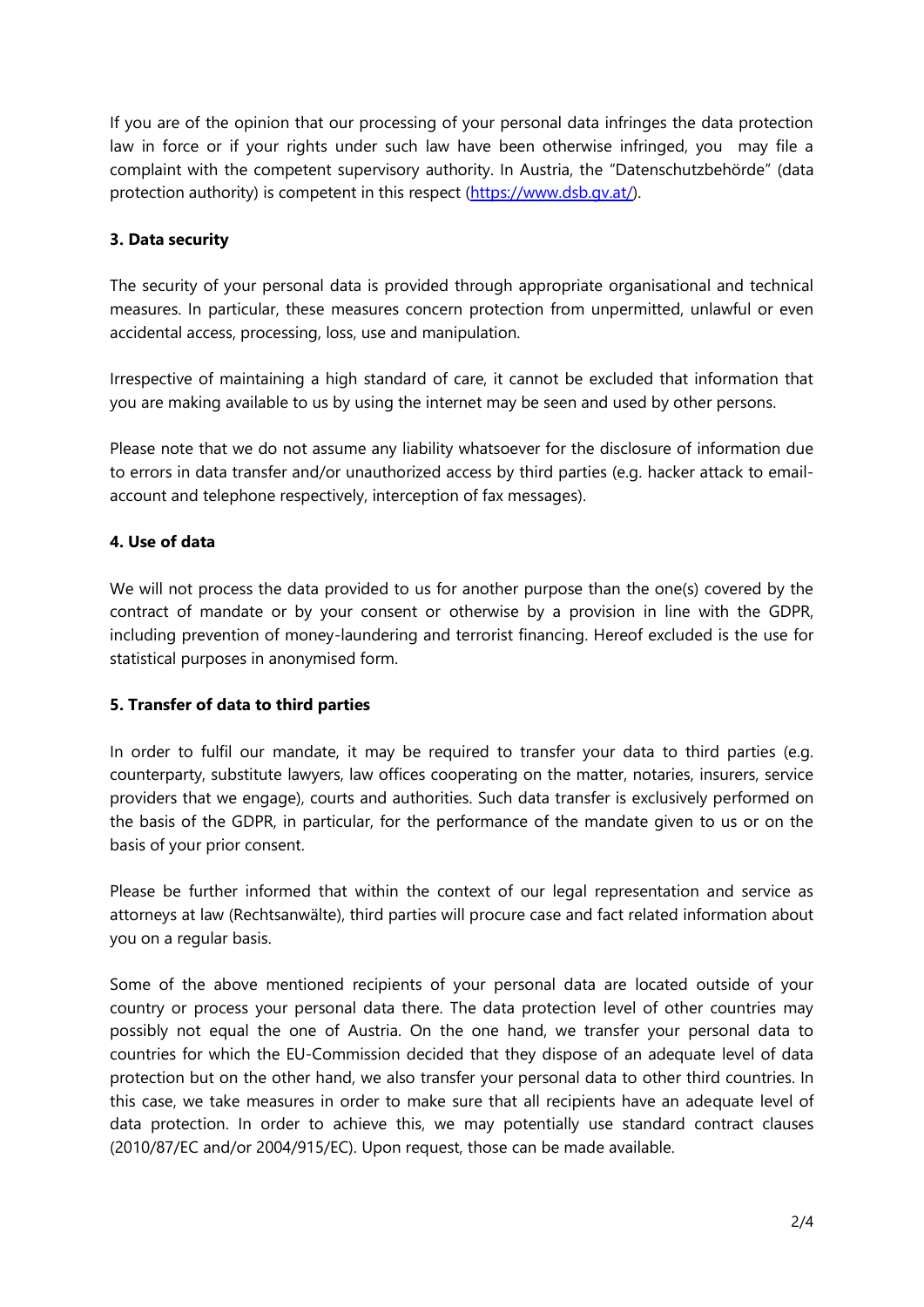## **6. Notification of data glitch**

We take efforts in order to make sure that data glitches are noted early and, if this is the case, are notified, without delay and including the respective data category affected, to you and the competent supervisory authority respectively.

## **7. Storage of data**

We will not store data any longer than required for the performance of our contractual or legal duties and to defend against potential claims for liability.

### **8. Cookies and server log files**

8.1. This website uses "cookies" in order to design our offer user friendly, more effectively and more safely.

A "cookie" is a small text file that we transfer through our web-server to the cookie-file of the browser at your end-device (PC, tablet computer, telephone or the like). Thereby, our website is able to recognize you as a user if a connection is enabled between our webserver and your browser. Cookies assist us in analysing the frequency of use and the number of users of our webpage. The content of the cookies used by us is limited to an ID number which does not permit an inference to the person of the user. The main purpose of a cookie is the recognition of visitors of the website.

Our website uses two kinds of cookies:

- Session cookies: Those are temporal cookies which stay in the cookie file of your browser until the website is left. They are automatically deleted at the end of your visit.
- Permanent cookies: To achieve better usability, cookies remain saved on your enddevice and allow us to recognize your browser at your next visit.

You may adjust your browser in a way so that you are informed about the placing of cookies and so that you need to allow cookies for each individual case, accept cookies for certain cases or generally exclude them as well as activate the automatic deletion of cookies at the closure of your browser. If you deactivate cookies, the functionality of this website may be reduced.

8.2. In order to optimize this website in relation to system performance, user friendliness and provision of useful information about our services, the provider of the website automatically collects and saves information in so called server log files that your browser automatically transfers to us. This includes your internet protocol address (IP address), browser and language settings, operating system, URL, your internet service provider as well as date and time.

This data will not be linked to personal data sources. We reserve the right to asses these dates subsequently if concrete indications for unlawful use become known.